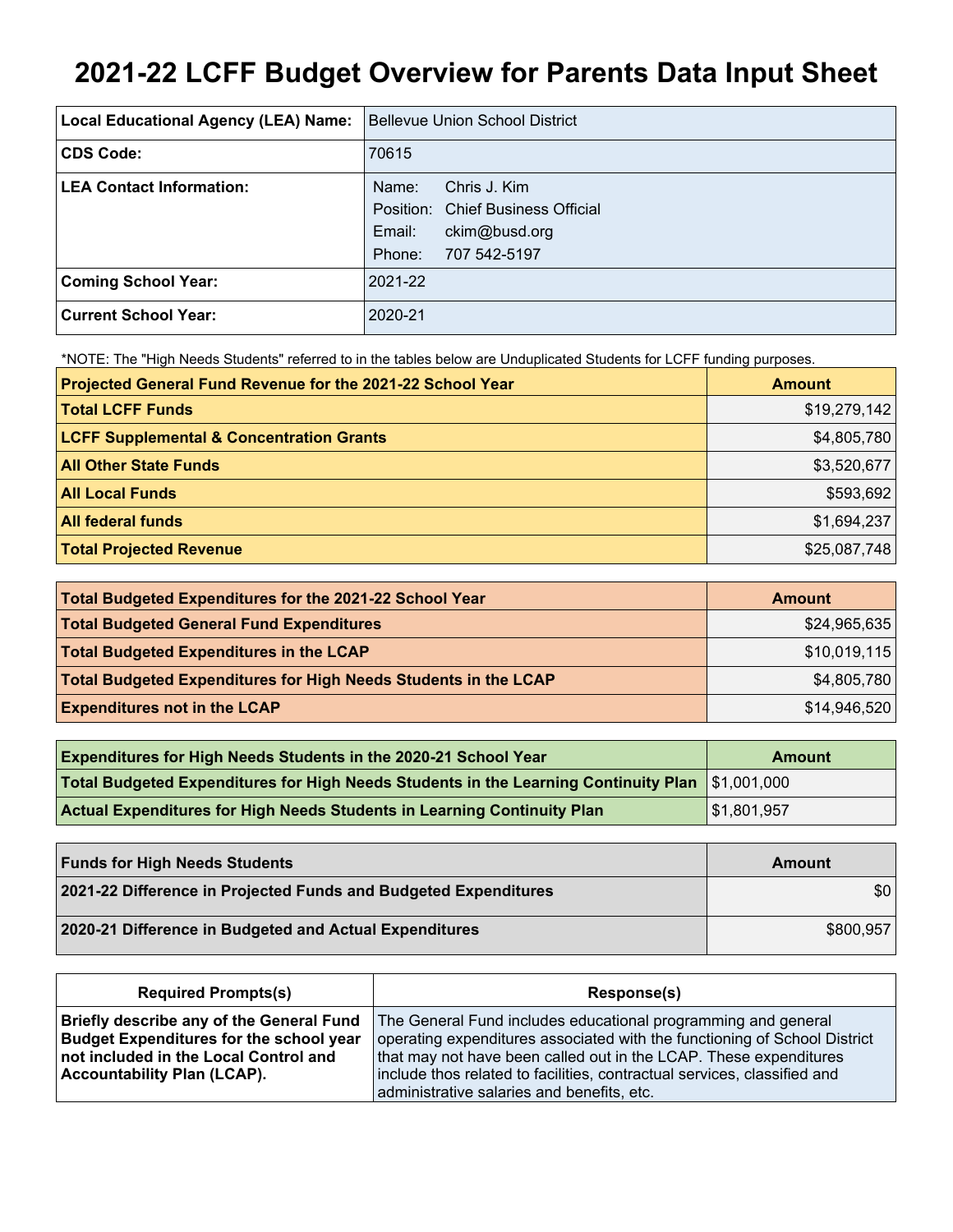## **LCFF Budget Overview for Parents**

Local Educational Agency (LEA) Name: Bellevue Union School District CDS Code: 70615 School Year: 2021-22 LEA contact information: Chris J. Kim Chief Business Official ckim@busd.org 707 542-5197

School districts receive funding from different sources: state funds under the Local Control Funding Formula (LCFF), other state funds, local funds, and federal funds. LCFF funds include a base level of funding for all LEAs and extra funding - called "supplemental and concentration" grants - to LEAs based on the enrollment of high needs students (foster youth, English learners, and low-income students).



This chart shows the total general purpose revenue Bellevue Union School District expects to receive in the coming year from all sources.

The total revenue projected for Bellevue Union School District is \$25,087,748, of which \$19,279,142 is Local Control Funding Formula (LCFF), \$3,520,677 is other state funds, \$593,692 is local funds, and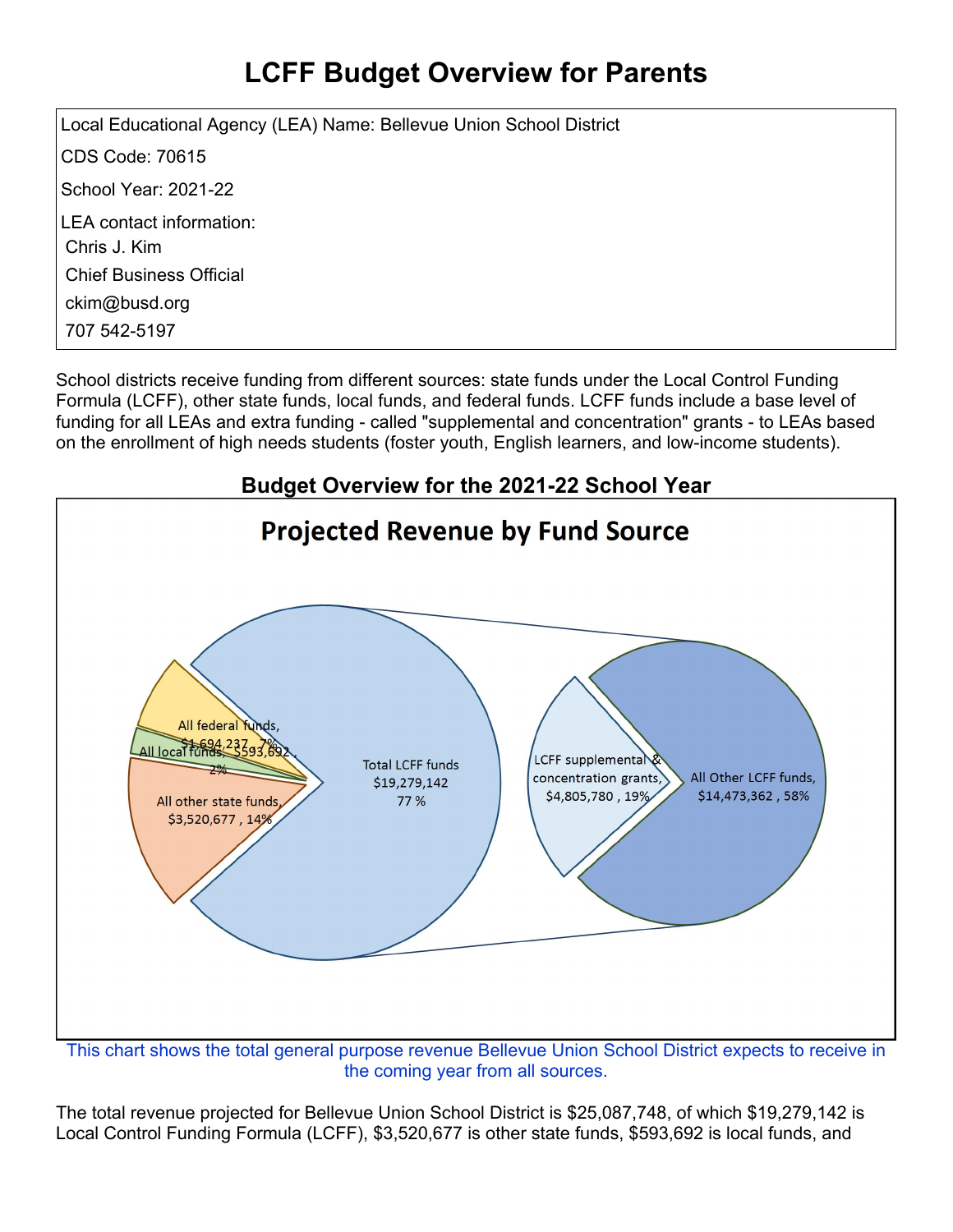\$1,694,237 is federal funds. Of the \$19,279,142 in LCFF Funds, \$4,805,780 is generated based on the enrollment of high needs students (foster youth, English learner, and low-income students).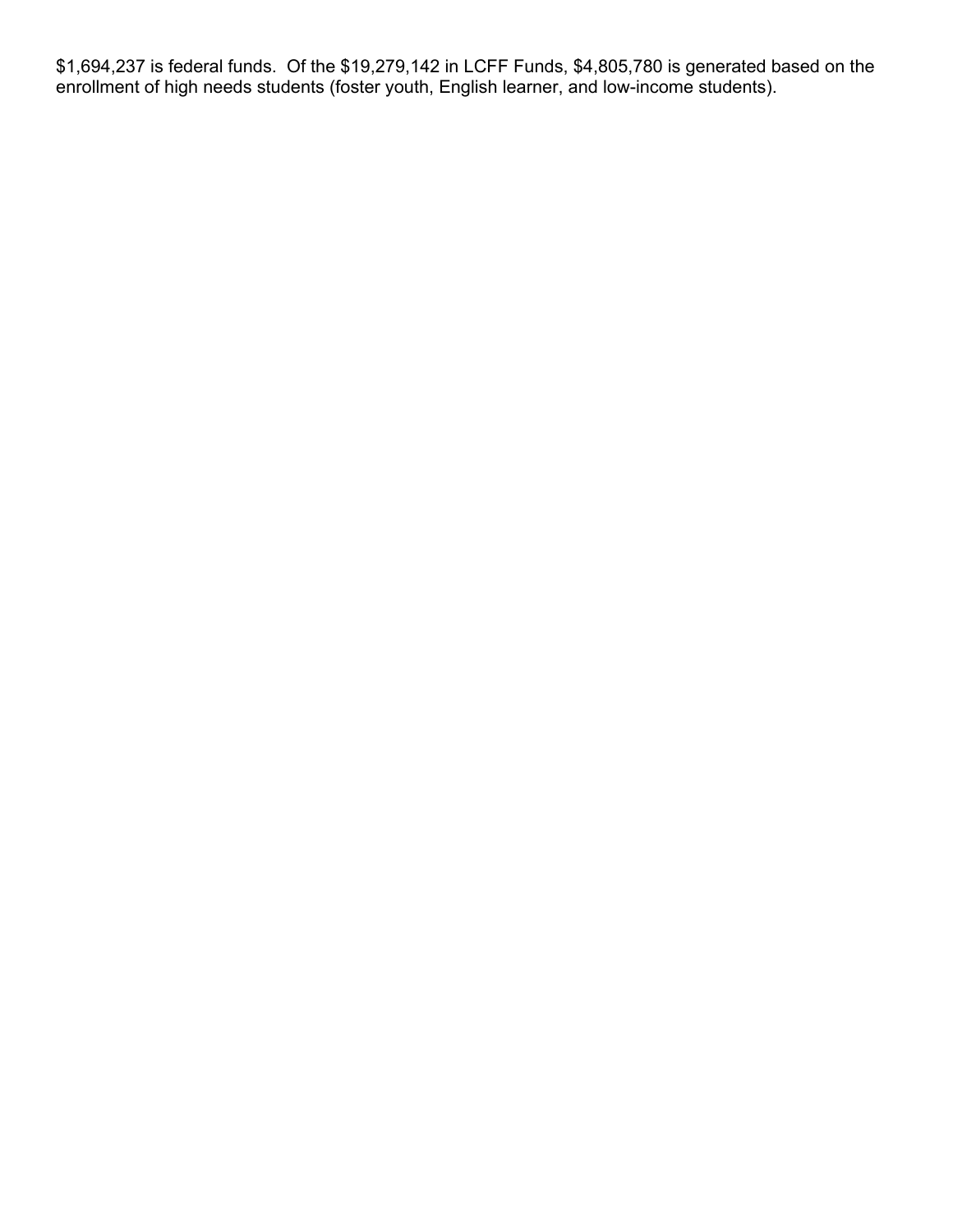## **LCFF Budget Overview for Parents**

The LCFF gives school districts more flexibility in deciding how to use state funds. In exchange, school districts must work with parents, educators, students, and the community to develop a Local Control and Accountability Plan (LCAP) that shows how they will use these funds to serve students.



This chart provides a quick summary of how much Bellevue Union School District plans to spend for 2021-22. It shows how much of the total is tied to planned actions and services in the LCAP.

Bellevue Union School District plans to spend \$24,965,635 for the 2021-22 school year. Of that amount, \$10,019,115 is tied to actions/services in the LCAP and \$14,946,520 is not included in the LCAP. The budgeted expenditures that are not included in the LCAP will be used for the following:

The General Fund includes educational programming and general operating expenditures associated with the functioning of School District that may not have been called out in the LCAP. These expenditures include thos related to facilities, contractual services, classified and administrative salaries and benefits, etc.

#### Increased or Improved Services for High Needs Students in the LCAP for the 2021-22 School Year

In 2021-22, Bellevue Union School District is projecting it will receive \$4,805,780 based on the enrollment of foster youth, English learner, and low-income students. Bellevue Union School District must describe how it intends to increase or improve services for high needs students in the LCAP. Bellevue Union School District plans to spend \$4,805,780 towards meeting this requirement, as described in the LCAP.